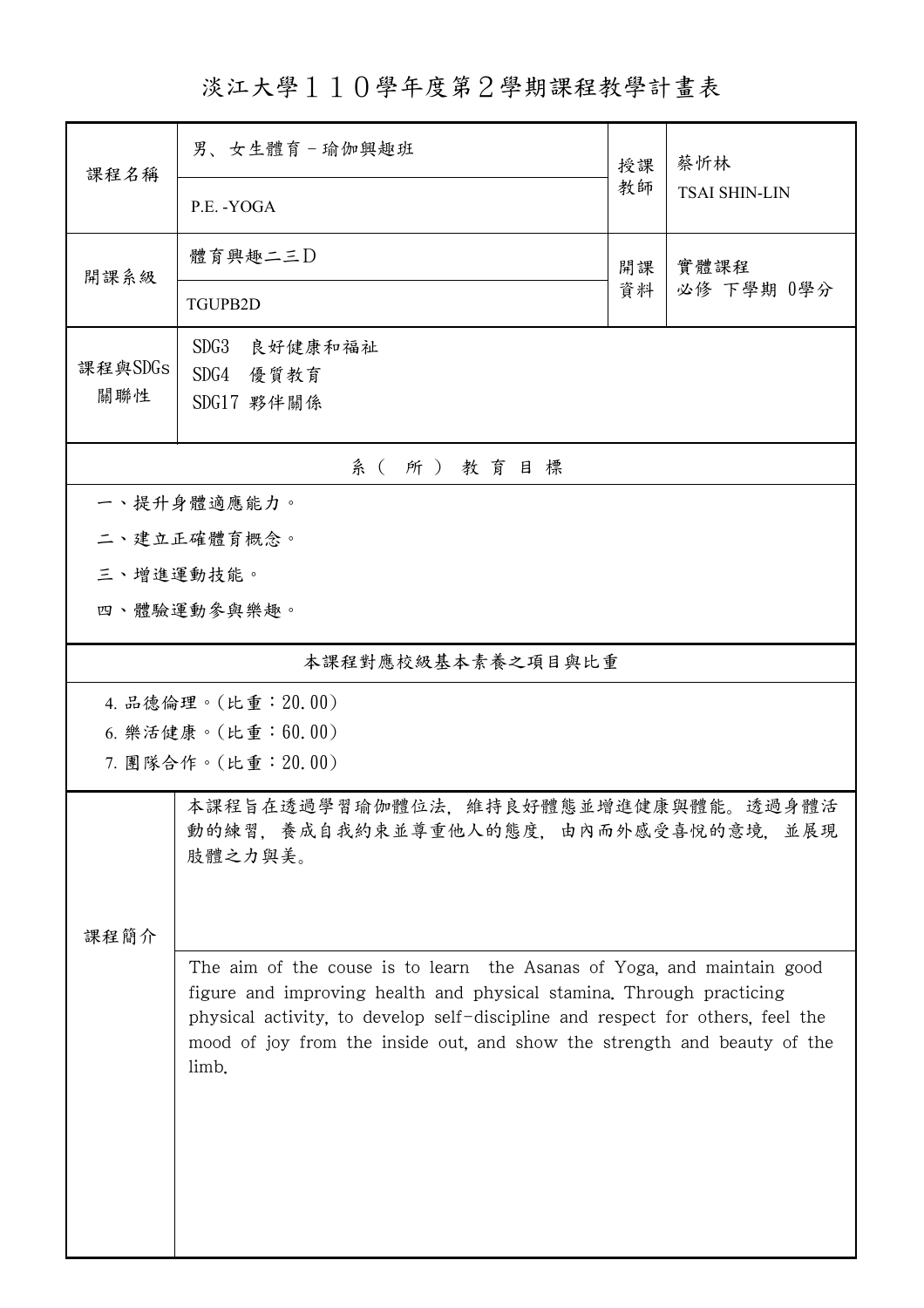## 本課程教學目標與認知、情意、技能目標之對應

將課程教學目標分別對應「認知(Cognitive)」、「情意(Affective)」與「技能(Psychomotor)」 的各目標類型。

一、認知(Cognitive):著重在該科目的事實、概念、程序、後設認知等各類知識之學習。

二、情意(Affective):著重在該科目的興趣、倫理、態度、信念、價值觀等之學習。

三、技能(Psychomotor):著重在該科目的肢體動作或技術操作之學習。

| 序<br>號         | 教學目標(中文)                                                                                |                              |            | 教學目標(英文)                                                                                                                                                                                                                                                                                 |                         |  |  |  |  |
|----------------|-----------------------------------------------------------------------------------------|------------------------------|------------|------------------------------------------------------------------------------------------------------------------------------------------------------------------------------------------------------------------------------------------------------------------------------------------|-------------------------|--|--|--|--|
| $\mathbf{1}$   | 1.瞭解學習瑜伽體位法<br>2.維持身體機能及良好體態<br>3.養成運動習慣,達成健康促進目<br>標<br>4.能觀察他人, 分析動作正確<br>性,並欣賞力與美之表現 |                              |            | 1. Understand and study the Asanas of yoga<br>2. Maintain body function and good figure<br>3. The habit formation of sports, in order to reach<br>the health promotion goal<br>4. Can observe others, analyze movement exactness<br>and appreciate strength and beautiful manifestation. |                         |  |  |  |  |
|                | 教學目標之目標類型、核心能力、基本素養教學方法與評量方式                                                            |                              |            |                                                                                                                                                                                                                                                                                          |                         |  |  |  |  |
| 序<br>號.        | 目標類型                                                                                    | 院、系 $(\hbox{\tt m})$<br>核心能力 | 校級<br>基本素養 | 教學方法                                                                                                                                                                                                                                                                                     | 評量方式                    |  |  |  |  |
| 1              | 技能                                                                                      |                              | 467        | 講述、討論、實作、體驗                                                                                                                                                                                                                                                                              | 測驗、作業、討論(含<br>課堂、線上)、實作 |  |  |  |  |
|                | 授課進度表                                                                                   |                              |            |                                                                                                                                                                                                                                                                                          |                         |  |  |  |  |
| 週<br>坎         | 日期起訖                                                                                    |                              |            | 內 容 (Subject/Topics)                                                                                                                                                                                                                                                                     | 備註                      |  |  |  |  |
|                | $111/02/21$ ~<br>111/02/25                                                              | 瑜伽簡介與體驗+課程編排與上課規定            |            |                                                                                                                                                                                                                                                                                          |                         |  |  |  |  |
| $\overline{2}$ | $111/02/28$ ~<br>111/03/04                                                              | 亞歷山大技巧運用-以中軸骨為驅動力的瑜伽練習       |            |                                                                                                                                                                                                                                                                                          |                         |  |  |  |  |
| 3              | $111/03/07$ ~<br>111/03/11                                                              | Flow Yoga -頭頸自由脊椎延伸的流動       |            |                                                                                                                                                                                                                                                                                          |                         |  |  |  |  |
|                | $111/03/14$ ~<br>111/03/18                                                              | Flow Yoga - 頭頸自由脊椎前灣的流動      |            |                                                                                                                                                                                                                                                                                          |                         |  |  |  |  |
| 5              | $111/03/21$ ~<br>111/03/25                                                              | Flow Yoga - 頭頸自由脊椎後伸的流動      |            |                                                                                                                                                                                                                                                                                          |                         |  |  |  |  |
| 6              | $111/03/28$ ~<br>111/04/01                                                              | Flow Yoga - 頭頸自由脊椎側伸展的流動     |            |                                                                                                                                                                                                                                                                                          |                         |  |  |  |  |
| 7              | $111/04/04$ ~<br>111/04/08                                                              | Flow Yoga - 頭頸自由脊椎扭轉的流動      |            |                                                                                                                                                                                                                                                                                          |                         |  |  |  |  |
| 8              | $111/04/11$ ~<br>111/04/15                                                              | 清明連假與教學觀摩週                   |            |                                                                                                                                                                                                                                                                                          |                         |  |  |  |  |
| $\mathbf Q$    | $111/04/18$ ~<br>111/04/22                                                              | Flow Yoga 第一次學習成果呈現/ 體適能檢測   |            |                                                                                                                                                                                                                                                                                          |                         |  |  |  |  |
| 10             | $111/04/25$ ~<br>111/04/29                                                              | 期中考試週                        |            |                                                                                                                                                                                                                                                                                          |                         |  |  |  |  |
| 11             | $111/05/02$ ~<br>111/05/06                                                              | Yoga 前彎序列                    |            |                                                                                                                                                                                                                                                                                          |                         |  |  |  |  |
| 12             | $111/05/09$ ~<br>111/05/13                                                              | Yoga 後伸序列                    |            |                                                                                                                                                                                                                                                                                          |                         |  |  |  |  |
|                |                                                                                         |                              |            |                                                                                                                                                                                                                                                                                          |                         |  |  |  |  |